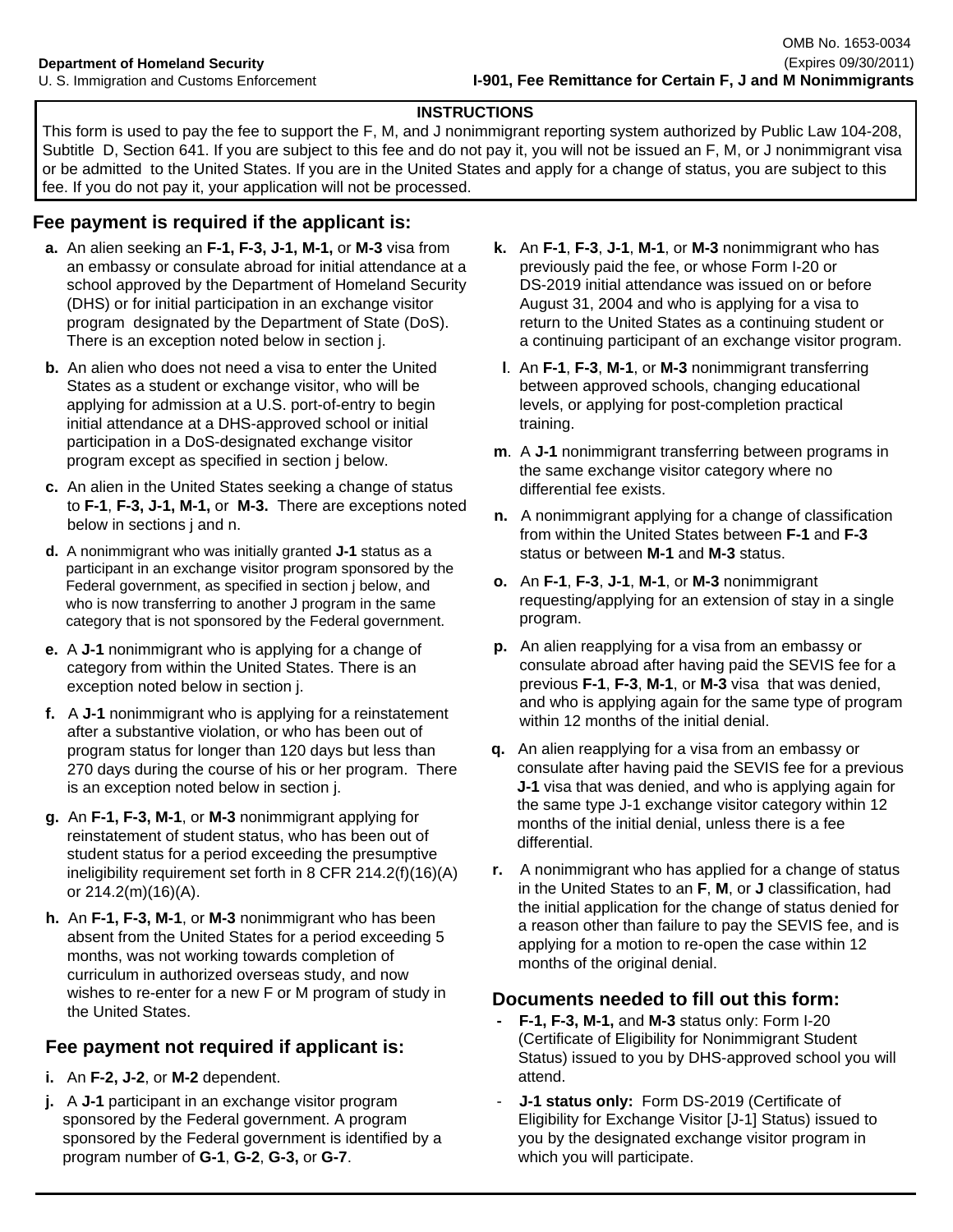# **Instructions:**

# **This form must be completed in English.**

Item Number:

- **1-3.** Enter your name exactly as it appears on your Form I-20 or DS-2019.
- **4**. Enter the street address to where your payment receipt should be sent. Include apartment number and Post Office (P.O.) box, if applicable.
- **5.** Enter the city where your payment receipt should be sent. Include a province as required. You may abbreviate (e.g., Toronto, ON) to ensure successful delivery outside the United States.
- **6.** For U.S. addresses only. If the address is in the United States, enter the 2-letter abbreviation for the state. If the address is not a state within the United States, do not fill in this section.
- **7.** Enter the country to which your payment receipt should be sent.
- **8**. Enter the postal code or zip code.
- **9.** List your date of birth in mm/dd/yyyy format.
- **10.** Check the appropriate space pertaining to your gender.
- **11**. Enter your city (province) of birth.
- **12.** Enter your country of birth, as listed on your Form I-20 or DS-2019.
- **13.** Enter your country of citizenship, as listed on your Form I-20 or DS-2019.
- **14. F/M status only:** Enter the school code found on your Form I-20. Leave the Program Number blank.

**J-1 status only:** Enter the exchange visitor program number found on the Form DS-2019 (e. g.; P-1-00000). If your sponsor number begins with G-1, G-2, G-3, or G-7, you are exempt from fee payment. Leave the School Code blank.

- **15.** Enter the SEVIS identification number listed above the barcode on the top right corner of your Form I-20 or DS-2019.
- **16.** Enter the passport number contained in your passport, if available.
- **17. A. F/M status**: Check the box in subpart A which indicates that you owe \$200.00 and continue on to item number 18. Do not check any boxes in subpart B.

**B. J-1 status**: Do not check the box in subpart A. Check the box in subpart B that corresponds to the exchange visitor category found on your Form DS-2019. (If your sponsor number in section 2 of Form DS-2019 begins with G-1, G-2, G-3, or G-7, you are exempt from fee payment). Continue on to item number 18.

- **18.** Select the type of delivery you want used to send your receipt (Form I-797) to you. This receipt will serve as confirmation of payment. You must select one of the following two options:
	- **A. Air Mail:** There is no additional charge for this option.
	- **B**. **Expedited Delivery**: There will be an added shipping and handling fee of \$35.00 for this option. Your receipt will be delivered in an expedited manner to the address listed in item numbers 4-8 on the Form I-901.

**If you choose the expedited delivery option, you must include a physical address. The courier will not deliver to a post office box.** You must also include a telephone number. This information will not be collected by the DHS and will only be used by the mail courier service in order to ensure expedited delivery.

**19.** Add the amount from the box checked in item 17 (fee pertaining to classification) and item 18 (choice for delivery). This is the total amount of money that you owe. Please send only one check or money order.

# **Payment by mail:**

The only forms of payment that will be accepted are checks and money orders. No other form of payment will be accepted. **Do not mail cash.**

All checks and money orders must be made in U.S. dollars and drawn on a bank located in the United States.

All checks and money orders must be made payable to the "I-901 Student/Exchange Visitor Processing Fee."

Checks are accepted subject to collection. A charge of \$30.00 will be imposed if a check for payment of a fee is not honored by the bank on which it is drawn.

Write the name of the student or exchange visitor and the SEVIS identification number on the check.

Fees must be submitted in the exact amount. Failure to file forms correctly or with the correct payment will result in the return of this form to you and additional delay in processing. Fees will not be refunded.

#### **Mail the Form I-901 and payment to:**

**I-901 Student/Exchange Visitor Processing Fee P.O. Box 970020 St. Louis, MO 63197-0020** *or* 

**Courier the Form I-901 and payment to:**

**I-901 Student/Exchange Visitor Processing Fee 1005 Convention Plaza St. Louis, MO 63101**

# **Payment by Internet:**

You may also complete the Form I-901 online. The form and payment may then be submitted as explained above. Alternately, online payment may be made using a credit card. The online Form I-901 is available at: **www.FMJfee.com.**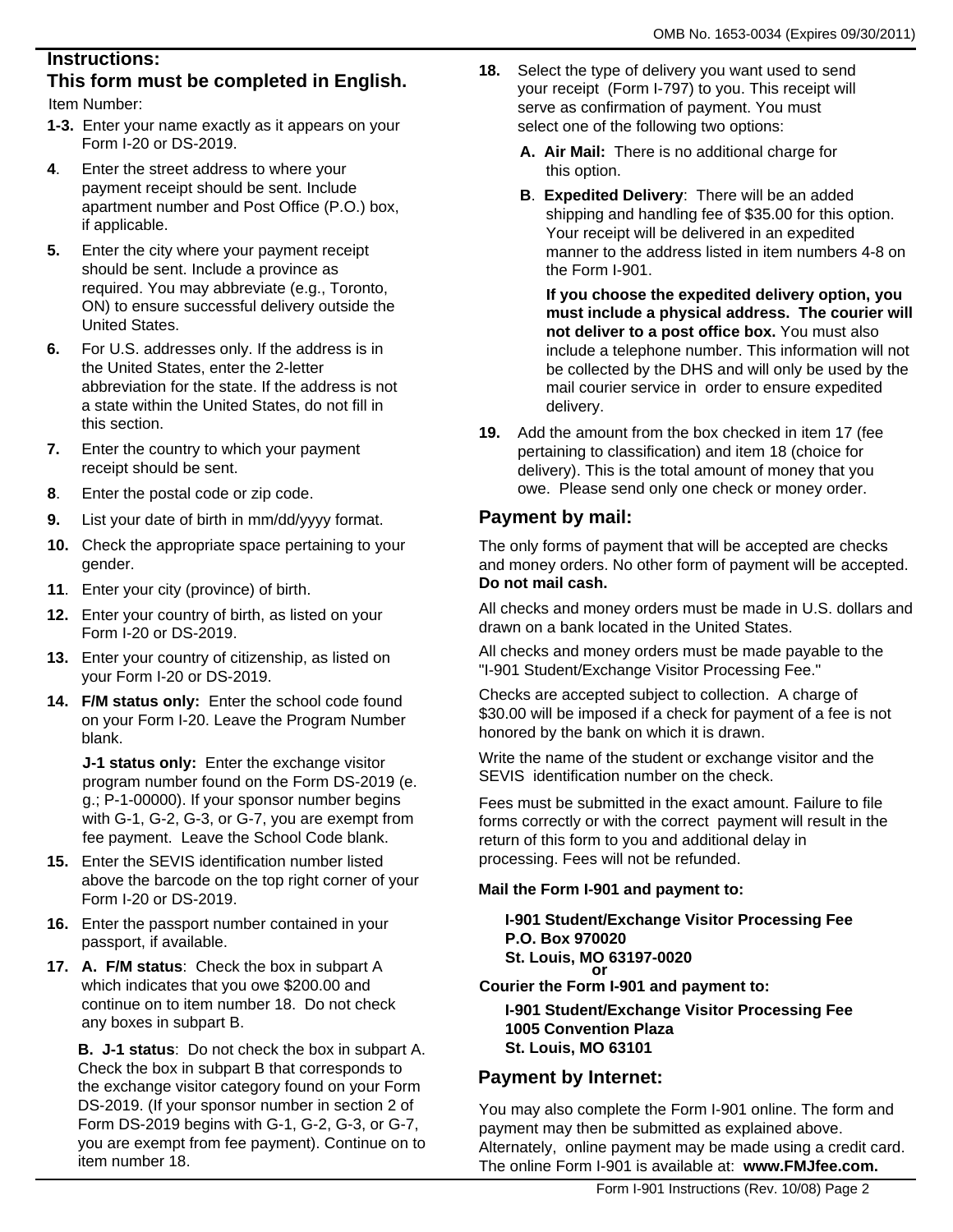# **Privacy Act Notice.**

Authority to collect this information is contained in 8 USC 1154, 1184, and 1258. Failure to provide all of the requested information may result in the delay of a final decision or denial of your request. We may provide this information to other government agencies (Federal, state, local, and/or foreign).

# **Paperwork Reduction Act Notice.**

An agency may not conduct or sponsor an information collection and a person is not required to respond to a collection of information unless it displays a currently valid OMB control number. We try to create forms and instructions that are accurate, can be easily understood, and that impose the least possible burden on you to provide us with information. Often this is difficult because some immigration laws are very complex. The estimated average time to complete and file this application is 19 minutes. If you have comments regarding the accuracy of this estimate or suggestions for making this form simpler, you may write to the Department of Homeland Security, U.S. Immigration and Customs Enforcement, Records Management Branch Chief, 500 12th St., SW, Room 3138, Washington, DC 20536. **Do not mail your completed application to this address.**